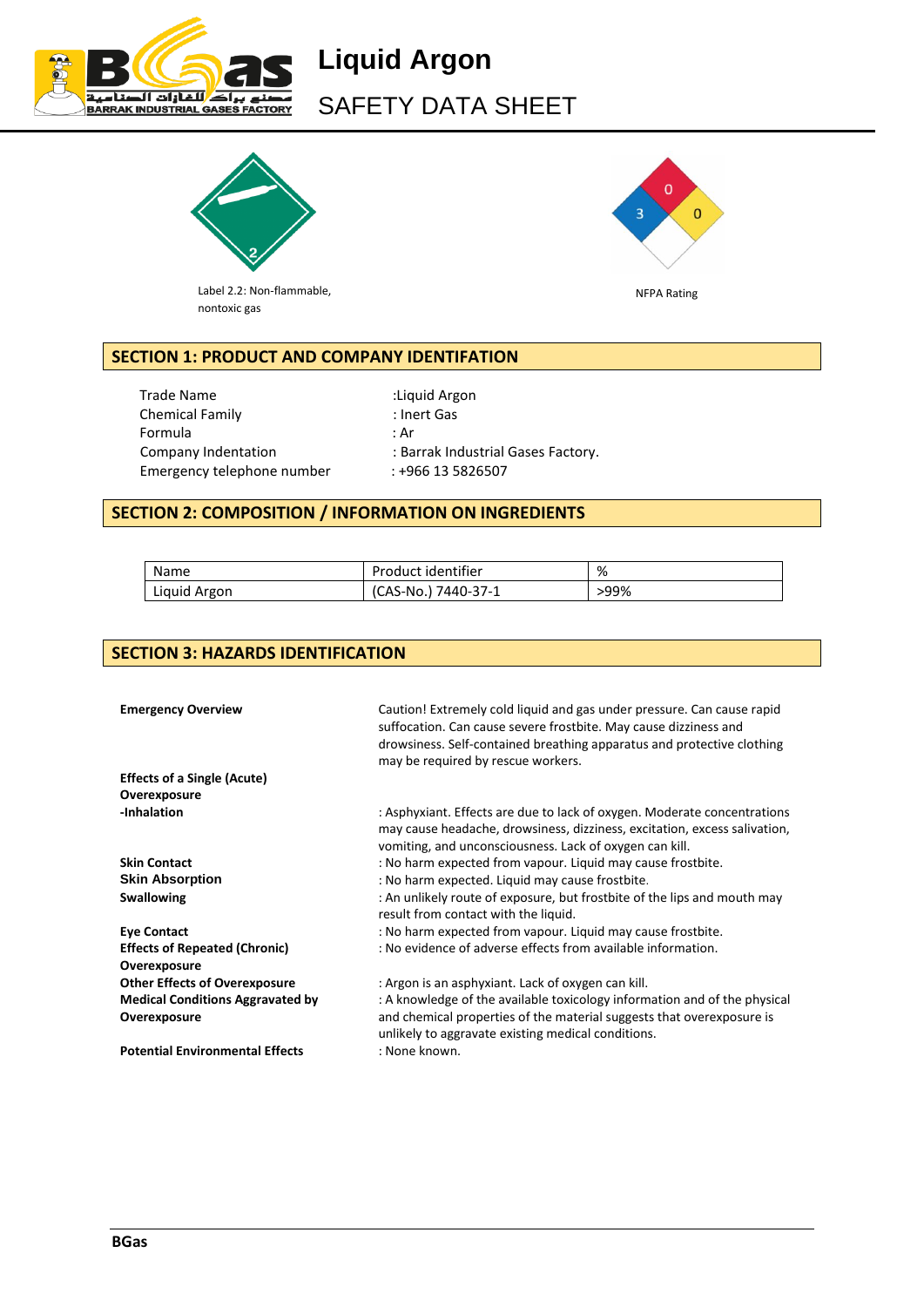

**Liquid Argon** 

SAFETY DATA SHEET

## **SECTION 4: FIRST AID MEASURES**

| <b>Inhalation</b>         | : If inhaled, remove to fresh air. If not breathing, give artificial respiration.                                                                                                                                                   |
|---------------------------|-------------------------------------------------------------------------------------------------------------------------------------------------------------------------------------------------------------------------------------|
| <b>Skin contact</b>       | If breathing is difficult, give oxygen. Get medical attention immediately.<br>: Immediately warm frostbite area with warm water (not to exceed 40C). In<br>case of massive exposure, remove clothing and shoes while showering with |
|                           | warm water. Get medical attention immediately.                                                                                                                                                                                      |
| <b>Swallowing</b>         | : This product is a gas at normal temperature and pressure.                                                                                                                                                                         |
| <b>Eye Contact</b>        | : Immediately flush eyes with water for a least 15 minutes. See a physician,<br>preferably an ophthalmologist, immediately                                                                                                          |
| <b>Notes to Physician</b> | : This product is inert. There is no specific antidote. Treatment of over-<br>exposure should be directed at the control of symptoms and the clinical<br>condition. Victim may not be aware of asphyxiation                         |

## **SECTION 5: FIRE FIGHTING MEASURES**

| <b>Flammable class</b><br><b>Extinguishing media</b><br>- Suitable extinguishing media | : Non-flammable.<br>: All known extinguishants can be used.                                                                                                                                                                                                                                 |
|----------------------------------------------------------------------------------------|---------------------------------------------------------------------------------------------------------------------------------------------------------------------------------------------------------------------------------------------------------------------------------------------|
| <b>Hazardous combustion products</b>                                                   | : None.                                                                                                                                                                                                                                                                                     |
| Specific physical and chemical                                                         | : Container may rupture due to heat of fire. This material will freeze water                                                                                                                                                                                                                |
| hazards                                                                                | rapidly. Containers are provided with a pressure relief device designed to<br>vent contents when they are exposed to elevated temperature.                                                                                                                                                  |
| <b>Specific methods</b>                                                                | : If possible, stop flow of product. Evacuate all personnel from danger<br>area. Immediately deluge cylinders with water from maximum distance<br>until cool; then move them away from fire area if without risk. Self-<br>contained breathing apparatus may be required by rescue workers. |
| Protective equipment and precautions<br>for firefighters                               | : CAUTION! Asphxiant. Effects are due to lack of oxygen. Evacuate all<br>personnel from danger area. Immediately deluge cylinders with water<br>from maximum distance until cool; then move them away from fire area if<br>without risk.                                                    |

## **SECTION 6: ACCIDENTAL RELEASE MEASURES**

| <b>Personal precautions</b>      | : Evacuate area. Wear self-contained breathing apparatus when entering<br>area unless atmosphere is proved to be safe. Ensure adequate air<br>ventilation. |
|----------------------------------|------------------------------------------------------------------------------------------------------------------------------------------------------------|
| <b>Environmental precautions</b> | : Try to stop release. Prevent from entering sewers, basements and<br>workpits, or any place where its accumulation can be dangerous.                      |
| <b>Cleanup methods</b>           | : Ventilate area.                                                                                                                                          |

## **SECTION 7: HANDLING AND STORAGE**

| Precautions to be taken in handling | : Never allow any unprotected part of your body to touch uninsulated pipes<br>or vessels containing fluids. Flesh will stick to the extremely cold metal and<br>will tear when you try to pull free. For liquid withdraw, wear face shield and<br>gloves. Protect cylinders from damage. Use a suitable hand truck to move<br>cylinders; do not drag, scroll, slide, drop or roll them on their sides. Never<br>attempt to lift a cylinder by its cap; the cap is intended solely to protect the<br>valve. Never insert an object (e.g., wrench, screwdriver, pry bar) into cap<br>openings; doing so may damage the valve and cause a leak. Use an<br>adjustable strap wrench to remove over-tight or rusted or rusted caps.<br>Open valve slowly. If valve is hard to open, discontinue use and contact<br>BGas. |
|-------------------------------------|--------------------------------------------------------------------------------------------------------------------------------------------------------------------------------------------------------------------------------------------------------------------------------------------------------------------------------------------------------------------------------------------------------------------------------------------------------------------------------------------------------------------------------------------------------------------------------------------------------------------------------------------------------------------------------------------------------------------------------------------------------------------------------------------------------------------|
|-------------------------------------|--------------------------------------------------------------------------------------------------------------------------------------------------------------------------------------------------------------------------------------------------------------------------------------------------------------------------------------------------------------------------------------------------------------------------------------------------------------------------------------------------------------------------------------------------------------------------------------------------------------------------------------------------------------------------------------------------------------------------------------------------------------------------------------------------------------------|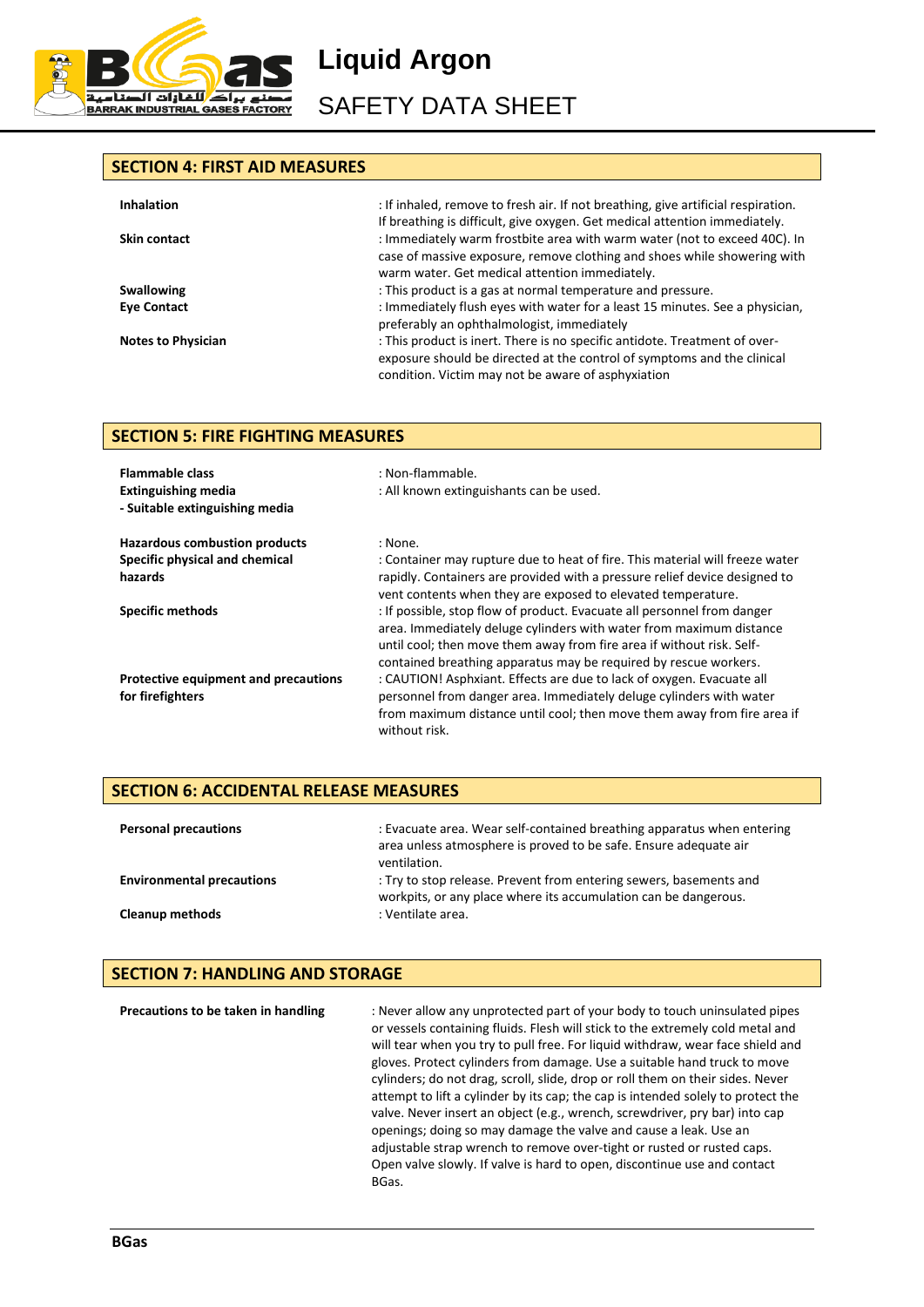

**Liquid Argon**  SAFETY DATA SHEET

#### **SECTION 7: HANDLING AND STORAGE (Continued)**

**Precautions to be taken in storage**

: Store and use with adequate ventilation. Firmly secure cylinders upright to keep them from falling or being knocked over. Screw valve protection cap firmly in place by hand. Store only where temperature will not exceed 52C. Store full and empty cylinders separately. Use a firstin, first-out inventory system to prevent storing full cylinders for long periods.

## **SECTION 8: EXPOSURE CONTROLS / PERSONAL PROTECTION**

**Engineering controls Local exhaust** in the contract of the contract of the contract of the contract of the contract of the contract of the contract of the contract of the contract of the contract of the contract of the contract of the contrac

| <b>Mechanical (General)</b><br><b>Special</b><br>Other<br>Personal protective equipment<br><b>Respiratory Protection</b> | : Acceptable.<br>: Not applicable<br>: Not applicable<br>: Use air supplied respiator when working in confined space or where local<br>exhaust or ventilation does not keep exposure below TLV.                                                                                                                                                                                 |
|--------------------------------------------------------------------------------------------------------------------------|---------------------------------------------------------------------------------------------------------------------------------------------------------------------------------------------------------------------------------------------------------------------------------------------------------------------------------------------------------------------------------|
| <b>Skin Protection</b>                                                                                                   | : Loose-fitting cryogenic gloves.                                                                                                                                                                                                                                                                                                                                               |
| <b>Eve/Face Protection</b>                                                                                               | : Wear goggles with filter lens. Provide protective screens and goggles, if<br>necessary to protect others.                                                                                                                                                                                                                                                                     |
| <b>Respiratory Protection</b>                                                                                            | : As needed, wear hand, head, and body protection which help to prevent<br>injury from radiation, sparks and electrical shock. At a minimum this<br>includes welder's gloves and a protective face shield, and may include arm<br>protectors, aprons, chats, shoulder protection, as well as dark substantial<br>clothing. Train the worker not to touch live electrical parts. |

## **SECTION 9: PHYSICAL AND CHEMICAL PROPERTIES**

| Appearance                                   | Colorless.                               |
|----------------------------------------------|------------------------------------------|
| Odor                                         | Odourless.                               |
| <b>Odor Threshold</b>                        | Odourless.                               |
| <b>Physical State</b>                        | Liquid.                                  |
| рH                                           | Not applicable.                          |
| <b>Boiling Point</b>                         | $-185.9^{\circ}C(-302.6^{\circ}F)$       |
| <b>Freezing Point</b>                        | $-189.2^{\circ}$ C (-308.6 $^{\circ}$ F) |
| <b>Evaporation Rate (Butyl Acetate = 1)</b>  | High.                                    |
| <b>Vapor Pressure</b>                        | Not applicable.                          |
| <b>Vapor Density</b>                         | 0.0016 g/ml @ 21.1°C                     |
| Specific Gravity (H2O = 1)                   | 1.39 @ -185.9°C                          |
| <b>Specific Gravity (Air = 1)</b>            | 1.38 g/ml @21.1 $^{\circ}$ C             |
| <b>Solubility In Water</b>                   | Negligible.                              |
| <b>Coefficient of water/oil distribution</b> | Not available.                           |
| <b>Percent Volatiles By Volume</b>           | $100\%$ (v/v)                            |
| <b>Molecular Weight</b>                      | 39.95 g/mole                             |
| <b>Molecular Formula</b>                     | Ar                                       |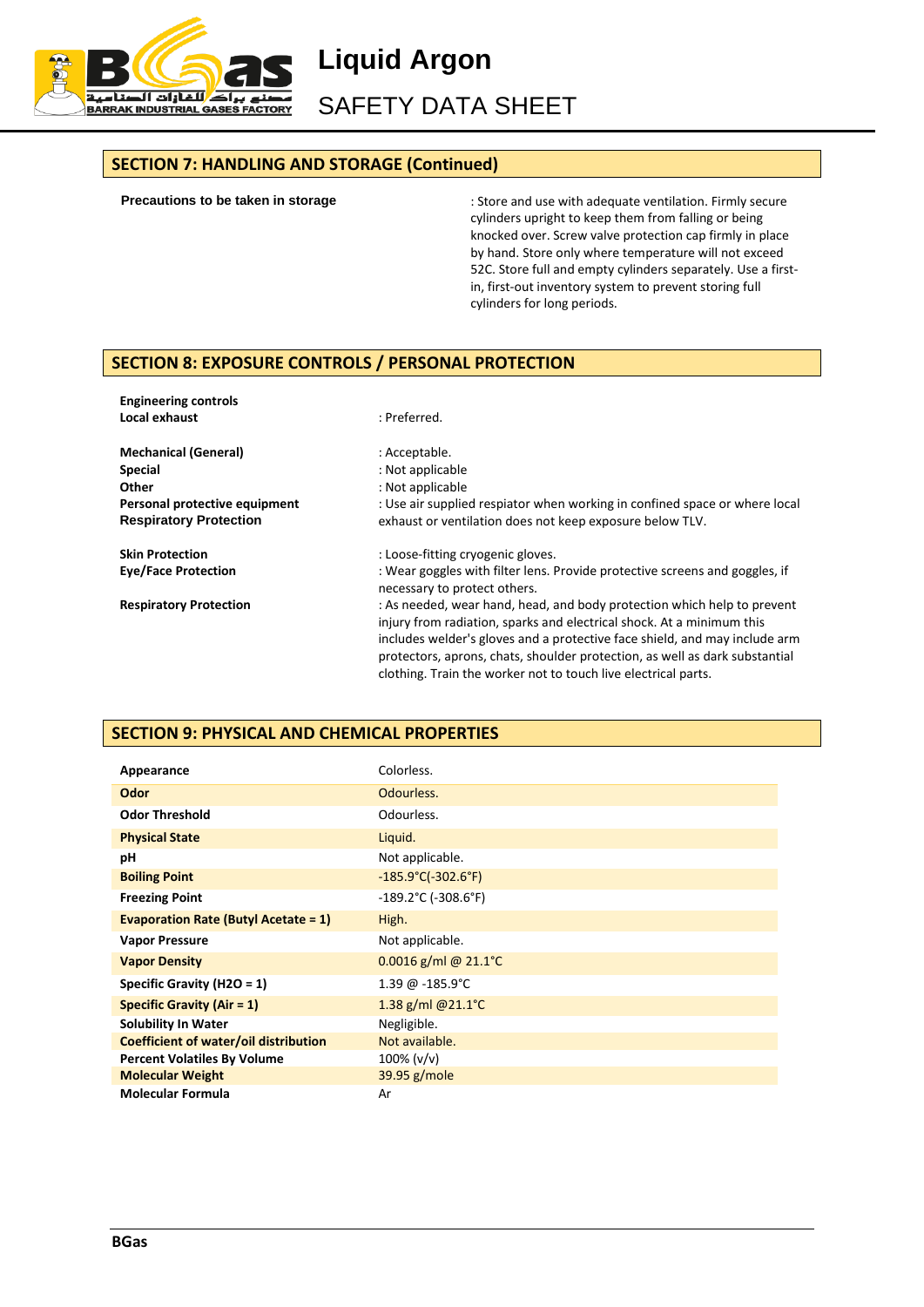

**Liquid Argon** 

SAFETY DATA SHEET

## **SECTION 10: STABILITY AND REACTIVITY**

**Chemical Stability** : Stable **Conditions of Chemical Instability** : Avoid elevated temperatures. **Incompatible Materials** : None known. Argon is chemically inert. **Hazardous Decomposition Products** : None. **Hazardous Polymerization** : Will Not Occur **Conditions of Reactivity** : None. **Conditions to Avoid** : None.

- 
- 
- 
- -
	-

# **SECTION 11: TOXICOLOGICAL INFORMATION**

**Acute Dose Effect** : Argon is a simple asphyxiant.<br> **Study Results** : No known effects. **Study Results** : No known effects.

#### **SECTION 12: ECOLOGICAL INFORMATION**

Other Adverse Effects : Argon does not contain any Class I or Class II ozone-depleting chemicals.

## **SECTION 13: DISPOSAL CONSIDERATION**

Waste Disposal Method : Do not attempt to dispose of residual or unused quantities. Return cylinder to BGas.

#### **SECTION 14: TRANSPORT INFORMATION**

**Transport Information** : Avoid transport on vehicles where the load space is not separated from the driver's compartment. : Ensure vehicle driver is aware of the potential hazards of the load and knows what to do in the event of an accident or an emergency. : Before transporting product containers: - Ensure that containers are firmly secured. - Ensure cylinder valve is closed and not leaking. - Ensure valve outlet cap nut or plug (where provided) is correctly fitted. - Ensure valve protection device (where provided) is correctly fitted. - Ensure there is adequate ventilation.

- Compliance with applicable regulations.